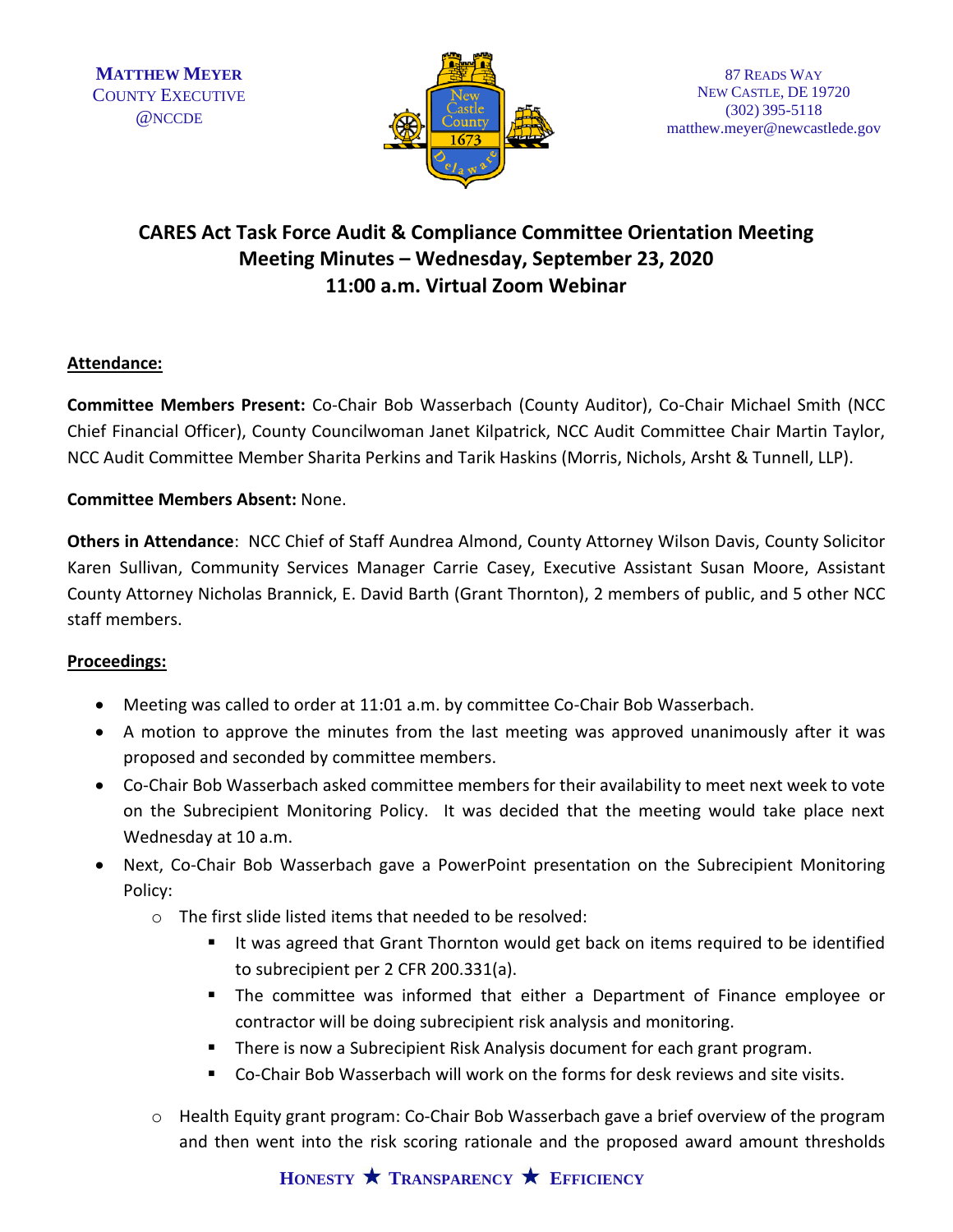(based on applications received) in the risk analysis documents. Committee member Tarik Haskins asked about the implication of being deemed high risk. Co-Chair Bob Wasserbach said that the level of monitoring would depend on an entity's risk score. While all subrecipients would be subject to desk reviews, high risk subrecipients would undergo more scrutiny like site visits, etc. Co-Chair Michael Smith added that multiple reporting might also be tied to high risk. Grant Thornton's David Barth agreed that level of monitoring would be determined by the level of risk.

- o Innovations grant program: While going over the proposed award amount thresholds (based on applications received) for the program's risk scoring, Co-Chair Bob Wasserbach pointed out that \$30.1 million worth of grant requests had been received for this program, whereas only \$5 million had been appropriated for it. Nicholas Brannick suggested that award amount thresholds should be made to align with the actual grant amounts awarded instead of the award amounts requested in the applications. Co-Chair Bob Wasserbach then asked other committee members if they agreed with using actual grant award amounts, instead of the award amounts requested, to determine the award amount thresholds for risk scoring. Councilwoman Janet Kilpatrick and NCC Audit Committee Chair Martin Taylor agreed that it was a good idea.
- o Distance Learning grant program: Co-Chair Bob Wasserbach pointed out that as per Treasury guidance, schools do not need to document the specific use of funds up to \$500 per student. The County is allowing applicants to apply for \$50 per student, well below the \$500 threshold. Therefore, unless the subrecipient has previous monitoring results which indicate a possible negative effect upon the performance of the award, the subrecipient will be identified as "Low Risk."
- o Food Distribution grant program: Co-Chair Bob Wasserbach pointed out that no dollar amounts were specified for this grant program. NCC Chief of Staff Aundrea Almond added that applications had been received from both small and large organizations. Decisions on these applications were likely to be made by end of the week.
- o Municipalities and Fire Companies program: Councilwoman Janet Kilpatrick asked whether all the requests from municipalities and fire companies were for reimbursements. Co-Chair Michael Smith replied that requests were primarily for reimbursements. For the few preapproval requests, there is a pre-approval process which includes a follow-up eventually by an employee in the Office of Finance.

#### **Public Comment:**

• Bob M. from Integrated Infrastructure, an applicant to the Innovations grant program, asked for the draft Subrecipient Monitoring Policy to be posted on the website. Also, he said that it is common to use a third-party audit firm for auditing federal grant programs. Co-Chair Bob Wasserbach asked Aundrea Almond and Nicholas Brannick if they had any concerns with posting the draft policy online;

**HONESTY TRANSPARENCY EFFICIENCY**